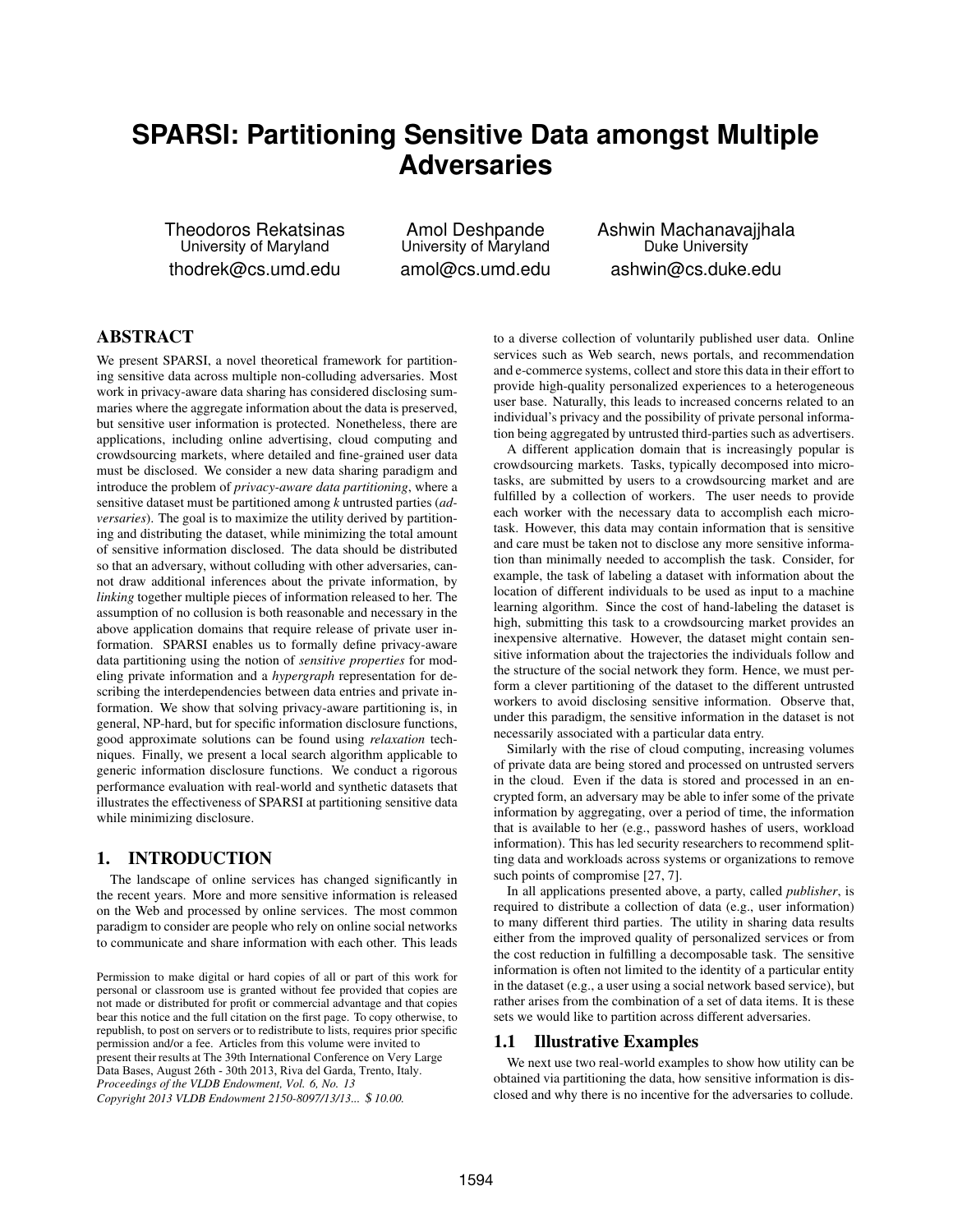EXAMPLE 1. *Consider a scenario where users share their locations via check-ins at different time instances either with locationbased data aggregators like location-based social networks (e.g., Brightkite [1]) and Gowalla [2]) or location-based recommendation systems, powered by companies like Google, Yelp and Yahoo. User location data is of particular interest to advertisers, as analyzing it can provide them with a detailed profile of the user. Using such data allows advertisers to devise efficient personalized marketing strategies. Hence, they are willing to pay large amounts of money to the data publisher for user information. On the other hand, the user receives personalized services (e.g., notifications for friends near-by) or recommendations for locations of interest.*

*The utility for publishing this data comes from both the money advertisers are willing to pay and the quality of the recommendation the user receives. Sharing data with different third-parties yields different amounts of utility, since advertisers may be interested only in a particular subset of user check-ins. Also, recommendation quality may vary across different systems. For example, Google offers more accurate recommendations for sparsely populated regions while Yelp is more accurate for urban areas.*

*However, analyzing the locations of multiple users collectively can reveal information about the friendship links between users, thus, revealing the structure of the social network. It was recently shown [4] that simple trajectory similarity techniques can be very accurate at predicting the existence of a friendship link between two users. Thus, the disclosure of sensitive information can be computed using the probability that a friendship link exists given the revealed data. Disclosing the structure of the social network might not be desirable, as it can be used for viral marketing purposes, which may drive users away from using the services described above. Thus, a natural tradeoff exists between publishing user data and receiving high monetary utility, versus keeping this data private to ensure the popularity of the social network. We note that there is no incentive for advertisers and location-based service providers to collude due to conflicting monetary interests. Further, such collusion will likely run afoul of the two-party agreements between the publisher and the service providers.*

This example shows how an adversary may infer some sensitive information that is not explicitly mentioned in the dataset but is related to the provided data and can be inferred only when particular entries of the dataset are collectively analyzed. Not revealing all those entries together to an adversary prevents disclosure of the sensitive information. We further exemplify this using a crowdsourcing application.

EXAMPLE 2. *Consider outsourcing medical transcription data. Medical transcription is a vital part of healthcare operations. Accurate, timely transcription of daily notes such as operating room reports, and radiology reports is essential for communication among healthcare providers, and has become important in the development of electronic health records. Due to cost-saving policies healthcare providers often outsource their transcription [5] by dividing the task into micro-tasks submitted to multiple workers.*

*Utility is obtained by outsourcing the task that needs to be completed, and can be modeled by a function that takes into account both the quality and cost for each worker. Medical records contain confidential information and if all fields in a record are revealed to the same worker, highly sensitive information is disclosed. However, if each record is partitioned in a way that different workers are responsible for transcribing different fields of it, no sensitive information is disclosed. Patients, healthcare providers and doctors cannot be linked with confidential information, such as a disease or a particular treatment. Disclosure of sensitive information can be* *modeled using a step function that captures the fact that if certain fields are disclosed together sensitive information is revealed.*

*In scenarios as the one described above, the probability that adversaries who may collude will be assigned to the same task is minuscule due to the large number of anonymous available workers. Moreover, collusion is regulated by the HIPPAA's privacy regulations [5], which prevents workers from hiring subcontractors and sharing the data with other parties.*

The second example illustrates how distributing a dataset allows one to achieve a particular task, while minimizing the disclosure of sensitive information.

## 1.2 Problem Definition and Contributions

Motivated by applications such as the ones presented above, we introduce the problem of *privacy-aware partitioning* of a dataset, where our goal is to partition a dataset among *k* untrusted parties and to maximize either user's utility, or the third parties' utilities, or a combination of those. Further, we would like to do this while minimizing the total amount of sensitive information disclosed.

Most of the previous work has either considered sharing *privacy-preserving summaries* of data, where the aggregate information about the population of users is preserved, or has bypassed the use of personal data and its disclosure to multiple advertisers [25, 22, 15]. These approaches focus on worst-case scenarios assuming arbitrary collusion among adversaries. Therefore, all adversaries are combined and treated as a single adversary. However, this strong threat model does not allow publishing of fine-grained information needed in many applications.

Other approaches have explicitly focused on online advertising, and have developed specialized systems that limit information disclosure by storing sensitive information on the user's side [14, 26]. While effective, the proposed techniques are not applicable to other data partitioning scenarios, like crowdsourcing or cloud computing. Finally, Krause et al. have studied how the disclosure of a subset of the attributes of a data entry can allow access to fine-grained information [18]. While considering the utility-disclosure tradeoff, their work does not take into account the interdependencies across different data entries and assumes a single adversary (third party).

In this work we propose SPARSI, a new framework that allows us to formally reason about leakage of sensitive information in scenarios such as the ones presented above, namely, setups where we are given a dataset to be partitioned among a set of non-colluding adversaries in order to obtain some utility. We consider a generalized form of utility that captures both the utility that each adversary obtains by receiving part of the data and the user's personal utility derived by fulfilling a task. We elaborate more on this generalization in the next section. This raises a natural tradeoff between maximizing the overall utility while minimizing information disclosure. We provide a formal definition of the privacy-aware data partitioning problem, as an optimization of the aforementioned tradeoff.

While non-collusion results in a somewhat weaker threat model, we argue that it is a reasonable and practical assumption in a variety of scenarios, including the ones discussed above. In setups like online advertising there is no particular incentive for adversaries to collude, due to conflicting monetary interests. Collusion in crowdsourcing and cloud computing scenarios is prevented by the corresponding privacy laws and two-party agreements. In crowdsourcing scenarios the probability that adversaries who may collude will be assigned to the same task is minuscule due to the large number of anonymous available workers. Attempts to collude can often be detected easily, and the possibility of strict penalization (by the crowdsourcing market) provides additional disincentive to collude.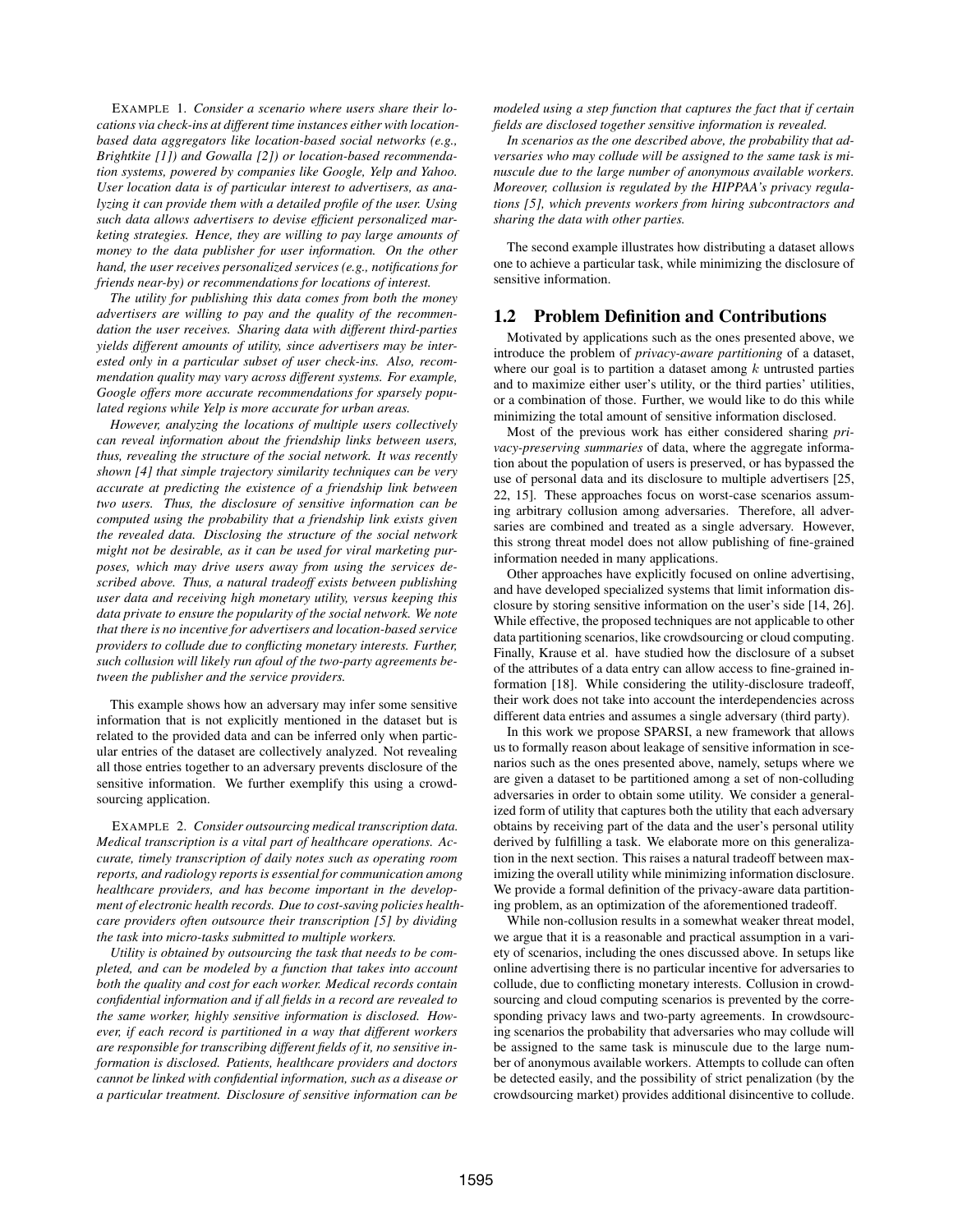Finally, in most of these situations the assumption of no collusion is a necessary one for accomplishing the task.

The main contributions of this paper are as follows:

- *•* We introduce the problem of *privacy-aware data partitioning* across multiple adversaries, and analyze its complexity. To our knowledge this is the first work that addresses the problem of minimizing information leakage when partitioning a dataset across multiple adversaries.
- *•* We introduce SPARSI, a rigorous framework based on the notion of *sensitive properties* that allows us to formally reason about how information is leaked and the total amount of information disclosure. We represent the interdependencies between data and sensitive properties using a *hypergraph* and we show how the problem of privacy-aware partitioning can be cast as an optimization problem.
- *•* We analyze the problem for specific families of information disclosure functions, including step and linear functions, and show how good solutions can be derived by using *relaxation* techniques. Furthermore, we propose a set of algorithms, based on a generic *greedy randomized local search* algorithm, for obtaining approximate solutions to this problem under generic families of utility and information disclosure functions.
- *•* Finally, we demonstrate how, using SPARSI, one can distribute user-location data, like in Example 1, to multiple advertisers while ensuring that almost no sensitive information about potential user friendship links is revealed. We experimentally verify the performance of the proposed algorithms for both synthetic and real-world datasets. We compare the proposed greedy local search algorithm against approaches tailored to specific disclosure functions, and show that it is capable of producing solutions that are close to the optimal.

# 2. SPARSI FRAMEWORK

In this section we start by describing the different components of SPARSI. More precisely, we show how one can formally reason about the sensitive information contained in a dataset by introducing the notion of *sensitive properties*. Then, we show how to model the interdependencies between data entries and sensitive properties rigorously, and how to reason about the leakage of sensitive information in a principled manner.

#### 2.1 Data Entries and Sensitive Information

Let *D* denote the dataset to be partitioned among different adversaries. Moreover, let *A* denote the set of adversaries. We assume that *D* is comprised of data entries  $d_i \in D$  that disclose minimal sensitive information if revealed alone. To clarify this consider Example 1 (Section 1.1) where each data entry is the check-in location of a user. The user is sharing this information voluntarily with the social network service in exchange for local advertisement services, hence, this entry is assumed not to disclose sensitive information. In Example 2, the data entries to be published are the fields of the prescriptions. Observe that if the disease field is revealed in isolation, no information is leaked about affected individuals.

However, revealing several data entries together discloses sensitive information. We define a *sensitive property* to be a property that is related to a subset of data entries but not explicitly represented in the data set, and that can be inferred if the data entries are collectively analyzed. Let *P* denote the set of sensitive properties that are related to data entries in *D*. To formalize this abstract notion of indirect information disclosure, we assume that each sensitive property  $p \in P$  is associated with a variable (either numerical or categorical)  $V_p$  with true value  $v_p^*$ . Let  $D_p \subset D$  be the smallest



#### Figure 1: A dependency graph between data entries and sensitive properties.

set of data entries from which an adversary can infer the true value  $v_p^*$  of  $V_p$  with high confidence, if all entries in  $D_p$  are revealed to her. We assume that there is a unique such *D<sup>p</sup>* corresponding to each property  $p$ . We say that data entries in  $D_p$  disclose information about property  $p \in P$  and that information disclosure can be modeled as a function over  $D_p$  (see Section 2.2).

We assume that sensitive properties are specified by an expert and the dependencies between data entries in *D* and properties in *P*, via sets  $D_p$ ,  $\forall p \in P$ , are represented as an undirected bipartite graph, called a *dependency graph*. Returning to the example applications presented above we have the following: In Example 1 the sensitive properties correspond to the friendship links between users, and the associated datasets  $D_p$  correspond to the check-in information of the pairs of users participating in friendship links. In Example 2, the sensitive properties correspond to the links between a patient's id and a particular disease, or a doctor's id and particular medication. In general, it has been shown that data mining techniques can be used to determine the dependencies between data items and sensitive properties [21].

Let  $\mathcal{G}_d$  denote such a dependency graph.  $\mathcal{G}_d$  has two types of nodes, i.e., nodes *P* that correspond to sensitive properties and nodes *D* that correspond to data entries. An edge connects a data entry  $d \in D$  with a property  $p \in P$  only if *d* can potentially disclose information about *p*. Alternatively, we can use an equivalent *hypergraph* representation, that is easier to reason about in some cases. Converting the dependency graph  $G_d$  into an equivalent *dependency hypergraph* is simply done by mapping each property node into a hyperedge. Figure 1 shows an example of a bipartite graph and its equivalent hypergraph, corresponding to the socialnetwork scenario presented in Example 1 (Section 1.1). Since our goal is not to disclose any information about friendship links in the social network, each sensitive property correspond to a friendship link in the network. The dependencies between check-ins and friendship links are captured by the edges in the bipartite graph.

# 2.2 Information Disclosure

We model the information disclosed to an adversary  $a \in A$  using a vector valued function  $f_a : \mathcal{P}(D) \to [0, 1]^{|\mathcal{P}|}$ , which takes as input the subset of data entries published to an adversary, and returns a vector of disclosure values; one per sensitive property. That is,  $f_a(S_a)[i]$  denotes the information disclosed to adversary  $a \in A$  about the *i*th property when *a* has access to the subset  $S_a$  of data entries. We assume that information disclosure takes values in [0, 1], with 0 indicating no disclosure and 1 indicating full disclosure. Generic disclosure functions, including posterior beliefs, and distribution distances can be naturally represented by SPARSI.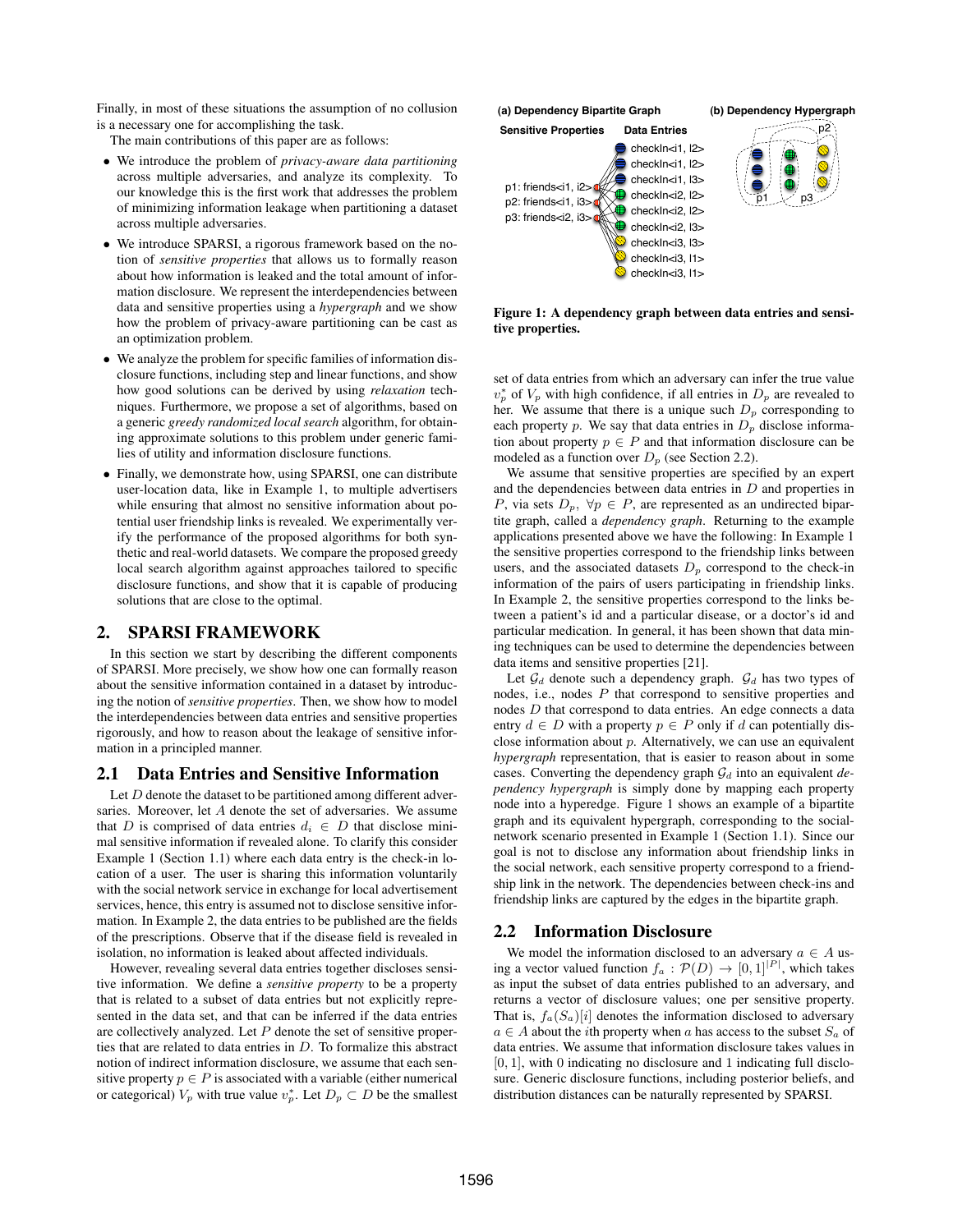We define the overall disclosure function *f* as an aggregate of the disclosure functions of all adversaries. Before presenting the formal definition, we define the *assignment set*, given as input to *f*.

DEFINITION 1 (ASSIGNMENT SET). *Let xda be an indicator variable set to 1 if data entry*  $d \in D$  *is published to adversary*  $a \in A$ *. We define the assignment set S to be the set of all* variables  $x_{da}$ , i.e.,  $S = \{x_{11}, \cdots, x_{1|A|}, \cdots, x_{|D||A|}\}$ , and the *assignment set*  $S_a$  *corresponding to an adversary*  $a \in A$  *to be the set of indicator variables corresponding to adversary a, i.e.,*  $S_a = \{x_{1a}, x_{2a}, \cdots, x_{|D|a}\}.$ 

Worst Disclosure. The overall disclosure can be expressed as:

$$
f_{\infty}(\mathcal{S}) = max_{a \in A}(\|f_a(\mathcal{S}_a)\|_{\infty})
$$
 (1)

Using the infinity norm accounts for the worst case disclosure across properties. Thus, full disclosure of at least one sensitive property suffices to maximize the information leakage. This function is indifferent to the total number of sensitive properties that are fully disclosed in a particular partitioning and gives the same score to all that have at least one fully disclosed property.

Average Disclosure. Considering the sensitive information associated with each sensitive property in isolation is natural in many real-world scenarios like Examples 1 and 2. However, there are cases where quantifying the amount of disclosed information requires reasoning over sensitive properties in a collective manner. We specifically consider the average function and introduce a variation of the overall disclosure function that considers the total disclosure per adversary. We replace the infinity norm in the equation above with the *L*<sup>1</sup> norm:

$$
f_{L_1}(\mathcal{S}) = max_{a \in A} \left( \frac{\|f_a(\mathcal{S}_a)\|_1}{|P|} \right) \tag{2}
$$

Observe that both Equation (1) and Equation (2) consider the maximum over the disclosure across adversaries, i.e., they can be written as:

$$
f(S) = max_{a \in A} f'_a(S_a)
$$
 (3)

where  $f'_a(\mathcal{S}_a) = ||f_a(\mathcal{S}_a)||_{\infty}$  or  $f'_a(\mathcal{S}_a) = \frac{||f_a(\mathcal{S}_a)||_1}{|P|}$ .

For example, consider publishing single nucleotide polymorphisms (SNP) genotyping microarray data. One should avoid disclosing the identity of an individual whose trace is present in the data, as well as, any information related to particular genetic traits of that individual. Recent work has shown how one can determine whether individuals are in a complex genomic DNA mixture by analyzing SNP genotyping microarray data [16]. However, one also needs to hide any information related to particular genetic traits. To capture both kinds of sensitive information, sensitive properties need to model how SNP data entries are connected with different SNP groups related to different genetic traits. An adversary can infer the identity of an individual based on a function over all the sensitive properties (here groups of SNPs) rather than each individual sensitive property. Thus, it makes sense to also consider measures of overall disclosure that are not just worst case over the disclosures of each individual sensitive property.

## 2.3 Overall Utility

Let  $u$  denote the utility derived by partitioning the dataset across multiple adversaries. We have that  $u : \mathcal{P}(D \times A) \to \mathbb{R}$ , where  $P(D \times A)$  denotes the powerset of possible data-to-adversary assignments. Next we present how this utility function can be generalized to capture the adversaries' and publisher's utility.

As discussed before, an adversary's utility is obtained by acquiring part of the dataset *D* (see Example 1) and the publisher's utility is derived by fulfilling a particular task that requires partitioning the data (see Example 2). Under many real world examples these two different kinds of utility can be unified under a single utility. Consider Example 1. Typically, advertisers pay higher amounts for data that maximize their individual utility. Thus, maximizing the utility of each individual advertiser maximizes the utility (maybe monetary) of the data publisher as well.

Based on this observation we unify the two types of utilities under a single formulation based on the utility of adversaries. Intuitively, we would expect that the more data an adversary receives, the less the observation of a new, previously unobserved, data entry would increase the gain of the adversaries. This notion of *diminishing returns* is formalized by the combinatorial notion of *submodularity* and is shown to hold in many real-world scenarios [23, 18]. More formally, a set function  $G: 2^V \to \mathbb{R}$  mapping subsets  $A \subseteq V$  into the real numbers is called *submodular* [6], if for all  $A \subseteq B \subseteq V$ , and  $v' \in V \setminus B$ , it holds that  $G(A \cup \{v'\}) - G(A) \ge$  $G(B \cup \{v'\}) - G(B)$ , i.e., adding *v'* to a set *A* increases *G* more than adding  $v'$  to a superset  $B$  of  $A$ .  $F$  is called *nondecreasing*, if for all  $A \subseteq B \subseteq V$  it holds that  $G(A) \leq G(B)$ .

Let  $u_a$  be a set function that quantifies the utility of each adversary *a*. As mentioned above, we assume that  $u_a$  is a nondecreasing submodular function. For convenience we will occasionally drop the nondecreasing qualification in the remainder of the paper. Let  $U_A$  denote the set of all utility functions for a given set of adversaries *A*. Let *u* denote the overall utility associated with publishing the data (i.e., without considering the cost). The function *u* can be defined as an aggregate function of all utilities  $u_a \in U_A$ . For example the overall utility may be defined as a linear combination, i.e., a weighted sum, of all functions in *UA*, following the form:

$$
u(S) = \sum_{a \in A} w_a u_a(S_a)
$$
 (4)

where  $S$  and  $S_a$  are defined in Definition 1. Because all functions in *U<sup>A</sup>* are submodular, *u* will also be submodular, since it is expressed as a linear combination of submodular functions [10].

An example of a submodular function *u<sup>a</sup>* is an additive function. Assume that each data entry in  $d \in D$  has some utility  $w_{da}$  for an adversary  $a \in A$ . We have that  $u_a(S_a) = \sum_{d \in D} w_{da} x_{da}$ , where  $x_{da}$  is an indicator variable that takes value  $\overline{1}$  when data entry *d* is revealed to adversary *a* and 0 otherwise. For the remainder of the paper we will assume that utility *u* is normalized so that  $u \in [0, 1]$ .

## 3. PRIVACY-AWARE DATA PARTITIONING

In this section, we describe two formulations of the *privacyaware partitioning* problem. We show how both can be expressed as maximization problems that are, in general, NP-hard to solve. We consider a dataset  $D$  that needs to be partitioned across a given set of adversaries *A*. We assume that the functions to compute the overall utility and information disclosure are given. Let these functions be denoted by *u* and *f* respectively.

In many cases publishing the data to adversaries also incurs a monetary cost (see Example 2). Ideally, we wish to maximize the utility while minimizing the disclosure and the cost; however, there is a natural tradeoff between the two optimization goals. A traditional approach is to set a requirement on information disclosure and cost while optimizing the utility. Accordingly we can define the following optimization problem.

DEFINITION 2 (DISCBUDGET). *Let D be a set of data entries, A be a set of adversaries, and*  $\tau_I$  *be a budget on information disclosure. This formulation of the privacy-aware partitioning*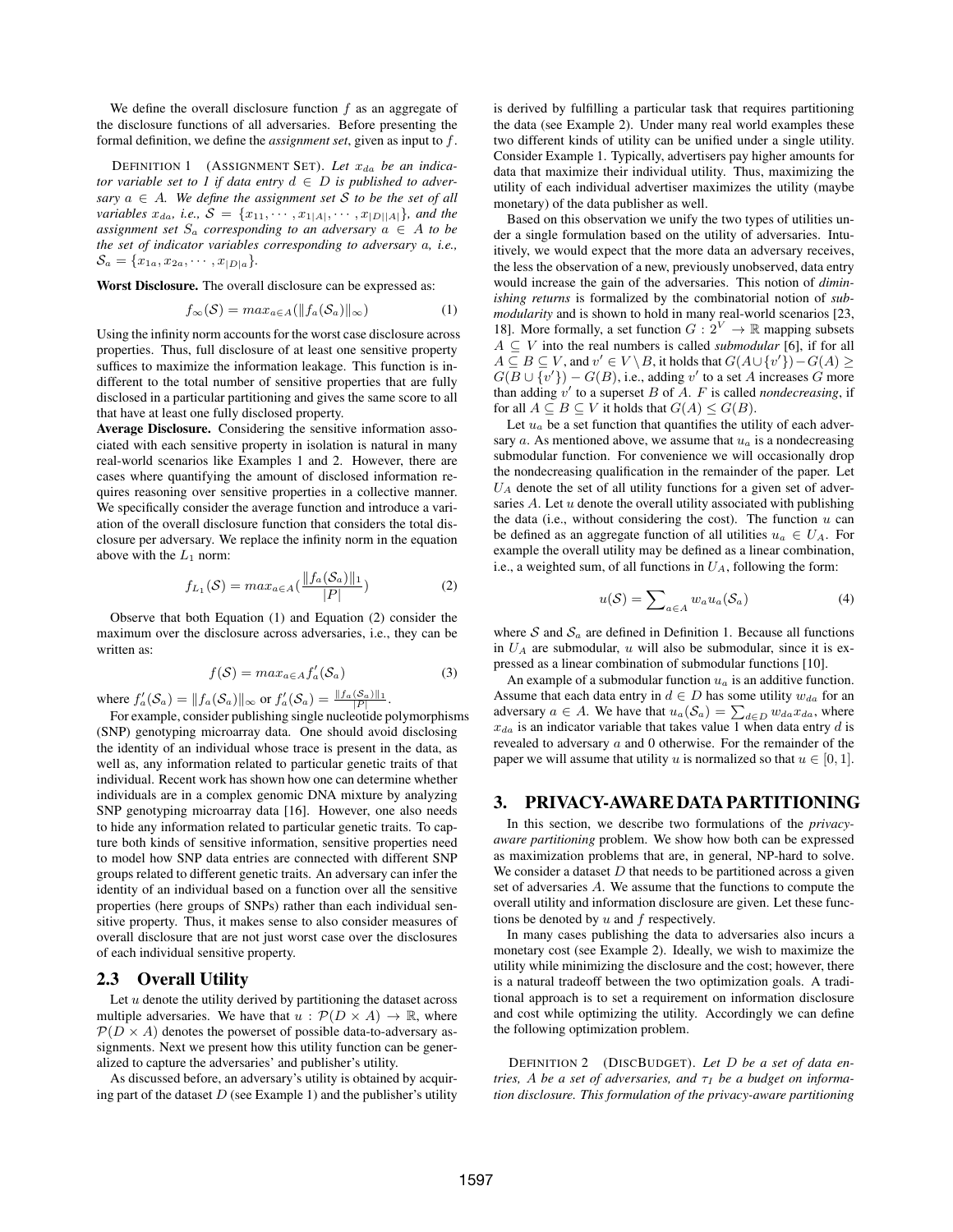*problem finds a data entry to adversary assignment set S that maximizes*  $u(S)$  *under constraint*  $f(S) \leq \tau_I$ *. More formally we have the following optimization problem:*

$$
\begin{array}{ll}\n\text{maximize} & u(\mathcal{S}) \\
\text{s \in } \mathcal{P}(D \times A) \\
\text{subject to} & f(\mathcal{S}) \leq \tau_I, \\
& \sum_{a=1}^k x_{da} \leq t, \forall d \in D, \\
& x_{da} \in \{0, 1\}.\n\end{array} \tag{5}
$$

*where*  $x_{da}$  *and S* are defined in Definition 1 as before and  $t \geq 1$ *is the maximum number of adversaries to whom a particular data entry can be published. The upper bound t is used to model cases where the number of assignments per data entry needs to be restricted due to cost, e.g., monetary cost in crowdsourcing or cloudcomputing applications.*

This optimization problem already captures our desire to reduce the information disclosure while increasing the utility. However, the optimization objective is agnostic to information disclosure. Considering only the utility in the objective, does not differentiate among solutions with the same utility that satisfy the disclosure constraint but have significantly different disclosures, i.e., there is no preference for solutions with smaller disclosure. To overcome this, we consider a different formulation of the privacy-aware data partitioning problem where we seek to maximize the difference between the utility and the information disclosure functions. We consider the Lagrangian relaxation of the previous optimization problem. We assume that both functions are measured using the same unit. We have the following:

DEFINITION 3 (TRADEOFF). *Let D be a set of data entries, A be a set of adversaries, and*  $\tau$ *<sub>I</sub> be a budget on information disclosure. This formulation of the privacy-aware partitioning problem finds a data entry to adversary assignment S that maximizes the tradeoff between the overall utility and the overall information disclosure, i.e.,*  $u(S) + \lambda(\tau_I - f(S))$ *, where*  $\lambda$  *is a nonnegative weight. More formally we have the following optimization problem:*

maximize  
\n
$$
u(S) + \lambda(\tau_I - f(S))
$$
\nsubject to  
\n
$$
f(S) \leq \tau_I,
$$
\n
$$
\sum_{a=1}^k x_{da} \leq t, \forall d \in D,
$$
\n
$$
x_{da} \in \{0, 1\}.
$$
\n(6)

*where xda and S are defined in Def. 1 and t is the maximum number of adversaries to whom a data entry can be published.*

In both cases we modelled the cost using an upper bound on the number of assignments for each data entry. Both formulations can be extended to incorporate more sophisticated linear cost functions. For example, one can consider an additive cost model, defined as:

$$
c(S) = \sum_{a \in A} \sum_{d \in S_a} c_{da} \tag{7}
$$

where *cda* denotes the cost of assigning data item *d* to adversary *a* and  $S$  and  $S_a$  are defined in Definition 1. In the case of TRADE-OFF, the objective retains its structural properties, e.g., submodularity, since the cost function has a modular form [6]. We focus our discussion on Definitions 2 and 3 for clarity. We prove that both DISCBUDGET and TRADEOFF formulations of the privacyaware data partitioning problem are NP-hard by reducing them to the problem of maximizing a submodular function under uniform matroid constraints [20].

THEOREM 1. *Both* DISCBUDGET *and* TRADEOFF *formulations of the privacy-aware data partitioning problem are, in general, NPhard to solve.*

PROOF. The problem is in NP since the size of every feasible solution is polynomially bounded in the size of the given instance and the objective can be computed in polynomial time. We now show it is NP-hard. Consider the problem of maximizing a submodular function *u* over a set of items *S* under *k* uniform matroid constraints, where each matroid  $M_i$ ,  $\forall i \in [k]$  has rank  $r_i$ . We now reduce this NP-hard problem [20] to computing a solution for our problem.

We create the following instance of the privacy-aware data partitioning. Fix the set of adversaries *A* to contain a single adversary, i.e.,  $|A| = 1$ , a set of data entries *D* such that  $D = S$ , and a set of sensitive properties *P* over the data entries in *D*, such that  $|P| = k$  and the *i*-th property contains exactly  $r_i + 1$  items from D. Let  $D_i \subset D$  be the set of data entries associated with property  $i \in P$ . Moreover, let the utility function be *u*, and, let the information disclosure *f* be a step function of the following form: If all the data entries corresponding to a particular sensitive property  $p \in P$ are revealed to the same adversary the disclosure is 1 otherwise 0. Based on this form of *f* our objective is equivalent to maximizing utility alone. In particular we can replace the upper disclosure threshold constraint in both formulations with the following linear constraint  $\sum_{d \in D_i} x_{da} < |D_i|, \forall i \in P$ . We also set  $t = 1$ . Clearly, this is a valid instance for privacy-aware partitioning. Notice that each of the linear constraints above can be expressed as a uniform matroid constraint. In fact the *i*-th constraint will correspond to a matroid of rank  $|D_i| - 1 = r_i$ . It is easy to see that a solution of this instance of the privacy-aware data partitioning problem is a valid solution for the problem of maximizing the submodular function *u* under *k* uniform matroid constraints. This completes the reduction.  $\square$ 

In the remainder of the paper we describe efficient heuristics for solving the partitioning problem – we present approximation algorithms for specific information disclosure functions in Section 4, and a greedy local-search heuristic for the general problem in Section 5. Moreover, we present an empirical comparison between DISCBUDGET and TRADEOFF in Section 6, showing that TRADE-OFF yields solutions comparable to DISCBUDGET in terms of utility, but with significantly smaller disclosure. Due to space constraints, henceforth, we will only focus on the TRADEOFF formulation. All of our algorithms also work for the DISCBUDGET formulation (with minimal modifications).

# 4. ANALYZING SPECIFIC CASES OF IN-FORMATION DISCLOSURE

In this section, we present approximation algorithms when the information disclosure function takes the following special forms: 1) step functions, 2) linearly increasing functions. The utility function is assumed to be submodular.

#### 4.1 Step Functions

Information disclosure functions that correspond to a step function can model cases when each sensitive property  $p \in P$  is either fully disclosed or fully private. A natural application of step functions is the crowdsourcing scenario shown in Example 2. When certain fields of a medical transcription, e.g., name and diagnosis, or gender and the zip code and birth date, are revealed together, the corresponding sensitive property is disclosed. We now describe such functions formally. Let  $D_p \subset D$  be the set of data entries associated with property  $p \in P$ . Property *p* is fully disclosed only if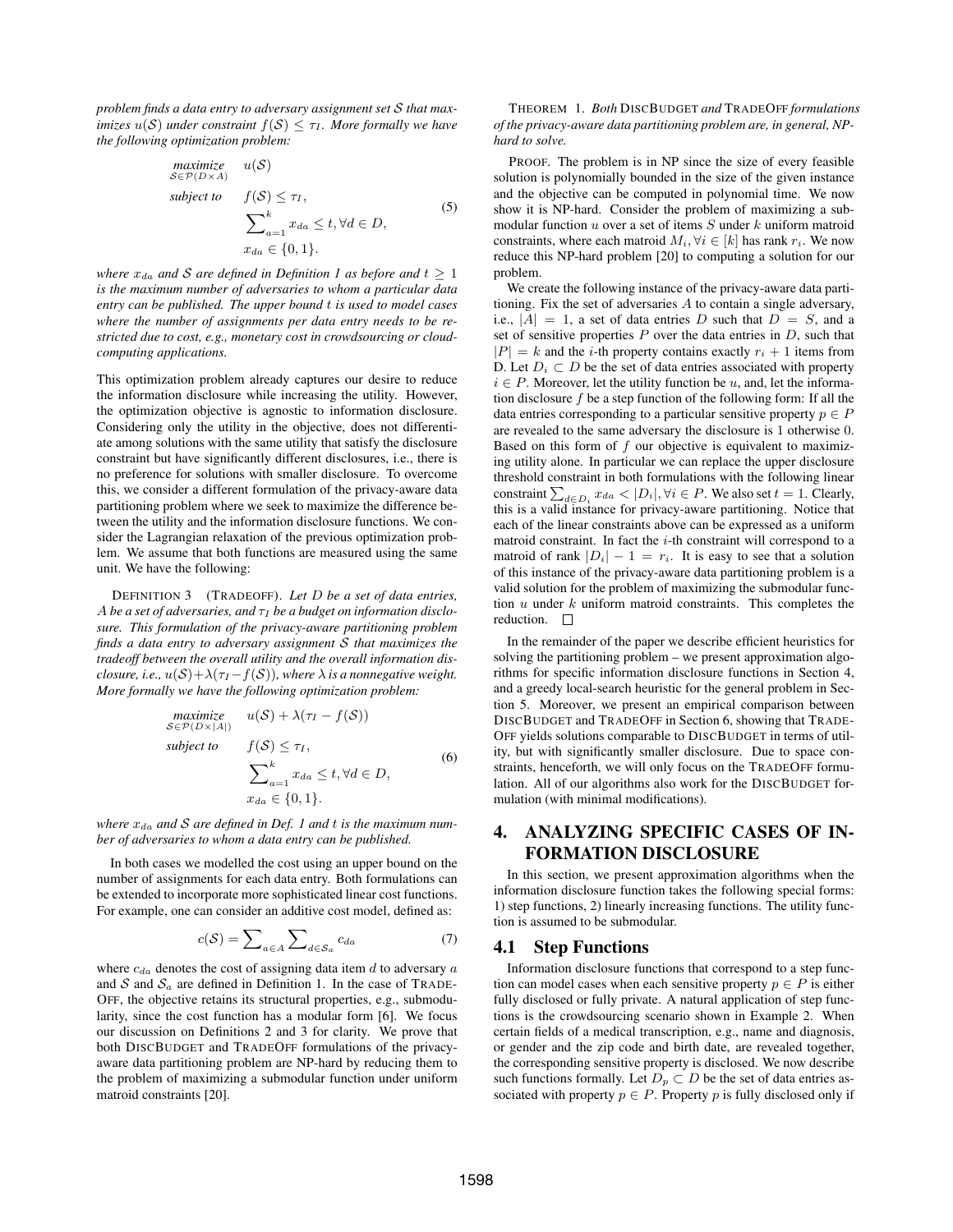$D_p$  is published in its entirety to an adversary. This can be modeled using a set of step functions  $f_a \in F$ :

$$
f_a(D_a)[p] = \begin{cases} 1 & \text{if } D_p \subseteq D_a \\ 0 & \text{if } D_p \not\subseteq D_a \end{cases}
$$

Observe that information disclosure is minimized (and is equal to 0) when no adversary gets all the elements in  $D_p$ , for all  $p$ . For step functions we consider worst case disclosure, since ideally we do not want to fully disclose any property.

Considering DISCBUDGET and TRADEOFF formulations separately is not meaningful for step functions. Since disclosure can only take the extreme values *{*0*,* 1*}*, the maximum disclosure threshold,  $\tau_I$ , should be set to 0 in TRADEOFF, as full disclosure of a property always penalizes the utility. One can reformulate the problem and seek for solutions that maximize the utility under the constraint that information disclosure is 0, i.e., no property exists such that all its data entries are published to the same adversary.

Given these families of information disclosure functions and a submodular utility function, both formulations of privacy-aware data partitioning can be represented as an *integer program (IP)*:

$$
\begin{aligned}\n\text{maximize} & \quad u(\mathcal{S}) \\
\text{subject to} & \quad \sum_{d \in D_p} x_{da} < |D_p|, \forall p \in P, \forall a \in A, \\
&\quad \sum_{a=1}^k x_{da} \le t, \forall d \in D, \\
&x_{da} \in \{0, 1\}.\n\end{aligned} \tag{8}
$$

where *t* is the maximum number of adversaries to whom a particular data entry can be published.

The first constraint enforces that there is no full disclosure of a sensitive property. The partitioning constraint enforces that a data entry is revealed to no more than *t* adversaries. Solving the optimization problem in (8) corresponds to maximizing a submodular function under linear constraints.

For additive utility functions  $(u = \sum_{a \in A} \sum_{d \in D} w_{da} x_{da})$ , Equation (8) becomes an integer linear program, that can be approximately solved in polynomial time in two steps. First, one can solve a linear relaxation of Equation (8), where  $x_{da}$  is some fraction in [0*,* 1]. The resulting fractional solution can be converted into an integral solution using a *rounding strategy*.

The simplest rounding strategy, called *randomized rounding* [24], works as follows: assign data entry *d* to an adversary *a* with probability equal to  $\hat{x}_{da}$ , where  $\hat{x}_{da}$  is the fractional solution to the linear relaxation. The value of the objective function for the derived integral solution is in expectation equal to the optimal value of the objective achieved by the linear relaxation. Moreover, randomized rounding preserves all constraints in expectation. A different rounding scheme, called *dependent rounding* [11], ensures that constraints are satisfied in the integral solution with probability 1. For an overview of randomized rounding techniques for budgeted problems we refer the reader to the work by Doerr et al. [6]

One can solve the general problem with worst-case approximation guarantees by leveraging a recent result on submodular maximization under multiple linear constraints by Kulik et al. [19].

THEOREM 2. *Let the overall utility function u be a nondecreasing submodular function. One can find a feasible solution to the optimization problem in (8) with expected approximation ratio of*  $(1 - \epsilon)(1 - e^{-1})$ *, for any*  $\epsilon > 0$ *, in polynomial time.* 

PROOF. This holds by Theorem 2.1 of Kulik et al. [19].  $\Box$ 

To obtain this approximation ratio, Kulik et al. introduce a framework that first obtains an approximate solution for a continuous relaxation of the problem, and then uses a non-trivial combination of a randomized rounding procedure with two enumeration phases, one on the most *profitable elements*, and the other on the 'big' elements, i.e., elements with high cost. This combination enables one to show that the rounded solution can be converted to a feasible one with high expected profit. We refer the reader to Kulik et al. for a detailed description of the algorithm.

## 4.2 Linearly Increasing Functions

In this section, we consider linearly increasing disclosure functions. Linear disclosure functions can naturally model situtations where each data entry independently affects the likelihood of disclosure. In particular, if normalized log-likelihood is used as a measure of information disclosure, the disclosure of a property *p* takes the following additive form:

$$
f_a(\cdot)[p] = \sum_{d \in D_p} a_{dp} x_{da} \tag{9}
$$

where  $a_{dp}$  is a weight associated with the information that is disclosed about property *p* when data *d* is revealed to an adversary. We can rewrite the TRADEOFF problem as:

maximize 
$$
u(S) + \lambda(\tau_I - \max_{a \in A} (f'_a(S_a)))
$$
  
\nsubject to  $f(S) \leq \tau_I$ ,  
\n
$$
\sum_{a=1}^k x_{da} \leq t, \forall d \in D,
$$
\n
$$
x_{da} \in \{0, 1\}.
$$
\n(10)

When the utility function is additive, the above problem is an integer linear program, and hence can be solved by rounding the LP relaxation as explained in the previous section.

For general submodular  $u(\cdot)$ , the objective is not submodular anymore, since it cannot be expressed as the difference between a submodular and a supermodular (i.e.,  $\max_{a \in A} (f_a'(S_a)))$  function. The maximum of additive information disclosure functions is not supermodular [10]. Unlike the case of step functions, we cannot use the result of Kulik et al. [19] to get an approximate solution.

Nevertheless, we can compute approximate solutions by considering the following max-min formulation of the problem:

maximize  
\n
$$
\min_{S \in \mathcal{P}(D \times A)} \min_{a \in A} (u(S) + \lambda(\tau_I - f'_a(S_a)))
$$
\nsubject to  
\n
$$
f(S) \leq \tau_I,
$$
\n
$$
\sum_{a=1}^k x_{da} \leq t, \forall d \in D,
$$
\n
$$
x_{da} \in \{0, 1\}.
$$
\n(11)

Since the overall utility function is a nondecreasing submodular function, and the disclosure for each adversary is additive, the objective now is a max-min of submodular functions. For worst-case disclosure, the optimization objective can be rewritten as:

$$
\underset{\mathcal{S}\in\mathcal{P}(D\times A)}{\text{maximize}} \quad \underset{a\in A, p\in P}{\min} (u(\mathcal{S}) + \lambda(\tau_I - f_a(\mathcal{S}_a)[p])) \tag{12}
$$

and, for average disclosure (Equation (2)), it can be written as:

$$
\underset{\mathcal{S}\in\mathcal{P}(D\times A)}{\text{maximize}} \quad \underset{a\in A}{\text{min}} (u(\mathcal{S}) + \lambda(\tau_I - \frac{1}{|P|}\sum_{p\in P} f_a(\mathcal{S}_a)[p]))
$$

The above max-min problem formulation is closely related to the *max-min fair allocation* problem [13] for both types of information disclosure functions. The main difference between Problem (11) and the max-min fair allocation problem is that data items may be assigned to multiple advrsaries. In the max-min fair allocation problem a data item is assigned at most once. If  $t \leq 1$  then the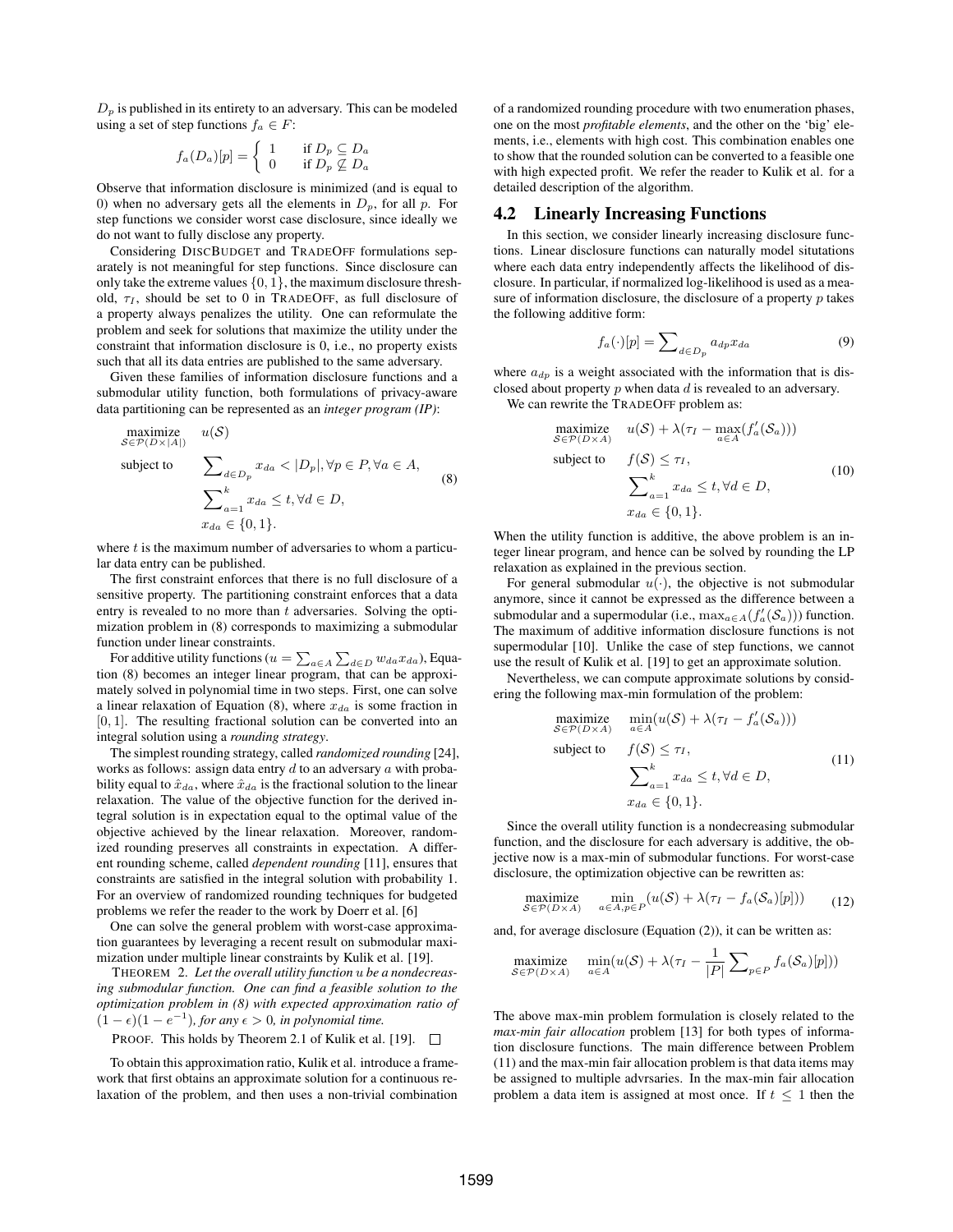two problems are equivalent, and thus, one can provide worst case guarantees on the quality of the approximate solution. The problem of max-min fair allocation was studied by Golovin [13] and Khot and Ponnuswami [17]. Let *n* denote the total number of data entries (*goods* in the max-min fair allocation problem) and *m* denote the number of adversaries (*buyers* in the max-min fair allocation problem). The first two papers focus on additive functions and give algorithms achieving an  $(n - m + 1)$ -approximation and a (2*m* + 1)-approximation respectively, while the third one gives a  $O(n^{\frac{1}{2}}m^{\frac{1}{4}} \log n \log^{\frac{3}{2}} m)$ -approximation. Those algorithms could be directly used if  $t \leq 1$ . The local search heuristic that we present next, on the other hand, can be used in either case.

## 5. A LOCAL SEARCH HEURISTIC

So far we studied specific families of disclosure functions to derive worst-case guaranties for the quality of approximate solutions. In this section we present two greedy heuristic algorithms suitable for any general disclosure function. We still require the utility function to be submodular. Our heuristics are based on hill climbing and the *Greedy Randomized Adaptive Local Search Procedure* (GRASP) [9]. Local search heuristics are known to perform well when maximizing a submodular objective function [10].

## 5.1 Overall Algorithm

Our algorithm proceeds in two phases (Algorithm 1). The first phase, which we call *construction*, constructs a data-to-adversary assignment matrix *Mini* by greedily picking assignments that maximize the specified objective function  $G(\cdot)$ , e.g., the tradeoff between utility and information disclosure for the TRADEOFF formulation, while ensuring that all disclosure and assignment constraints in the problem formulation are satisfied. The second phase, called *local-search*, searches for a better solution in the neighborhood of the *Mini*, by changing one assignment of one data item at a time if it improves the objective function, resulting in an assignment *M*. The construction algorithm may be randomized; hence, the overall algorithm is executed *r* times, and the best solution  $M_{opt} = \text{argmax}_{\{M_1, \ldots, M_r\}} G(M_i)$  is returned as the final solution.

Algorithm 1 Overall Algorithm

- 1: Input: *A*: set of adversaries; *G*: objective function; *r*: number of repetitions; *t*: max. adversaries per data item;  $\tau_I$ : max. disclosure
- 2: Output: *Mopt*: a data-to-adversary assignment matrix
- 3: for all  $i = 1 \rightarrow r$  do<br>4:  $M_0 \leftarrow$  empty assi
- 4:  $M_{\emptyset} \leftarrow \text{empty assignment}, g_{opt} \leftarrow G(M_{\emptyset})$ <br>5:  $(M_{\text{ini}} | g_{\text{ini}}) \leftarrow \text{CONSTRUCTION}(G, A, B)$
- 5:  $\langle M_{ini}, g_{ini} \rangle \leftarrow \text{CONSTRUCTION}(G, A, t);$ <br>6:  $\langle M, g \rangle \leftarrow \text{LOCALSEARCH}(G, A, t, M_{ini}, g)$
- 6:  $\langle M, g \rangle \leftarrow \text{LOCALSEARCH}(G, A, t, M_{ini}, g_{ini});$ <br>7: **if**  $g > g_{oot}$  then
- if  $g > g_{opt}$  then
- 8:  $M_{opt} \leftarrow M; g_{opt} \leftarrow g;$
- 9: return *Mopt*;

# 5.2 Construction Phase

The construction phase (Algorithm 2) starts with an empty datato-adversary assignment matrix and greedily adds a new  $\langle d, a \rangle$  assignment to the mapping *M* if it improves the objective function. This is achieved by iteratively performing two steps. The algorithm first computes a set of candidate assignments *S*. For any data item *d* (which does not already have *t* assignments), and any adversary  $a, \langle d, a \rangle$  is a candidate assignment if it does not appear in *M*.

Second, the algorithm picks the next best assignment from the candidates (using PICKNEXTBEST, Algorithm 3). We consider two methods for picking the next best assignment – GREEDY and

#### Algorithm 2 CONSTRUCTION

- 1: Input: *G*: objective function; *A*: set of adversaries;  $t$ : max. adversaries per data item;  $\tau$ *I* : max. disclosure
- 2: **Output:**  $\langle M, g \rangle$ : data-to-adversary assignment, objective value
- 3:  $maxIterations \leftarrow t \cdot |D|$
- 4: Initialize:  $M \leftarrow \text{empty assignment}$
- 5: **for all**  $i \in [1, maxIterations]$  **do**<br>6: // Compute a set of candidate ass
- 6: *// Compute a set of candidate assignments*
- 7:  $D_M \leftarrow$  data entries assigned to  $\lt t$  adversaries in *M*;<br>8: Let  $S \leftarrow D_M \times A M$
- 8: Let  $S \leftarrow D_M \times A M$ <br>9: // Pick the next best assig
- 9: *// Pick the next best assignment that improves the objective*
- 10:  $\langle d, a \rangle \leftarrow$  PICKNEXTBEST $(M, g, S, G)$ <br>11: **if**  $\langle d, a \rangle$  is NULL **then**
- 11: **if**  $\langle d, a \rangle$  is NULL **then**<br>12: **break**; // No new assu
- break; // No new assignments improve the objective
- 13: Assign the selected data entry *d* to the selected adversary *a*;
- 14: **return**  $\langle M, G(M) \rangle$ ;

#### Algorithm 3 PICKNEXTBEST

- 1: Input: *G*: objective function; *M*: current assignment; *g*: current value of objective, *S*: possible new assignments
- 2: **Output:** new assignment  $\langle d^*, a^* \rangle$ , or NULL
- 3: GREEDY:
- 4:  $\langle d^*, a^* \rangle \leftarrow \text{argmax}_{\langle d, a \rangle \in S} G(M \cup \langle d, a \rangle)$
- 5: GRASP:
- 6: Pick the top-*n* assignments *S<sup>n</sup>* having the highest value for  $g_{\langle d,a \rangle} = G(M \cup \langle d,a \rangle)$  from *S*, and having  $g_{\langle d,a \rangle} > g$  and  $f_{\langle d,a \rangle} < \tau_I$ .
- 7:  $\langle d^{\star}, a^{\star} \rangle$  is drawn uniformly at random from  $S_n$
- 8: if  $G(M \cup \langle d, a \rangle) > g$  then<br>9: **return**  $\langle d, a \rangle$
- return  $\langle d, a \rangle$
- 10: else
- 11: return NULL

GRASP. The GREEDY strategy picks  $\langle d^*, a^* \rangle$  that maximizes the objective  $G(M \cup \langle d^*, a^* \rangle)$ . On the other hand, GRASP identifies a set  $S_n$  of top *n* assignments that have the highest value for the objective  $g_{\langle d,a \rangle} = G(M \cup \langle d,a \rangle)$ , such that  $g_{\langle d,a \rangle}$  is greater than the current value of the objective  $g$ . Note that  $S_n$  can contain less than *n* assignments. The GRASP strategy picks an assignment  $\langle d^*, a^* \rangle$  at random from  $S_n$ . Both strategies return NULL if  $\langle d^*, a^* \rangle$  does not improve the value of the objective function. The construction stops when no new assignment can improve the objective function. The run time complexity of the construction phase is  $O(t \cdot |A| \cdot |D|^2)$ . There are  $O(t \cdot |D|)$  iterations, and each iteration may have a worst case running time of  $O(|D| \cdot |A|)$ . PICKNEXTBEST permits a simple parallel implementation.

## 5.3 Local-Search Phase

The second phase employs local search (Algorithm 4) to improve the initial assignment *Mini* output by the construction phase. In this phase, the data items are considered exactly once in some (random) order. Given the current assignment *M*, for each data item, a set of neighboring assignments *N<sup>d</sup>* (including *M*) are considered by (i) removing an assignment to an adversary *a* in *M*, (ii) modifying the assignment from adversary  $a$  to an adversary  $a'$  (that  $d$  was not already assigned to in *M*), and (iii) adding a new assignment (if *d* is not already assigned to *t* adversaries in *M*). Next, the neighboring assignment in  $N_d$  with the maximum value for the objective *Mopt* is picked. The next iteration considers the data item succeeding *d* (in the ordering) with *Mopt* as the current assignment.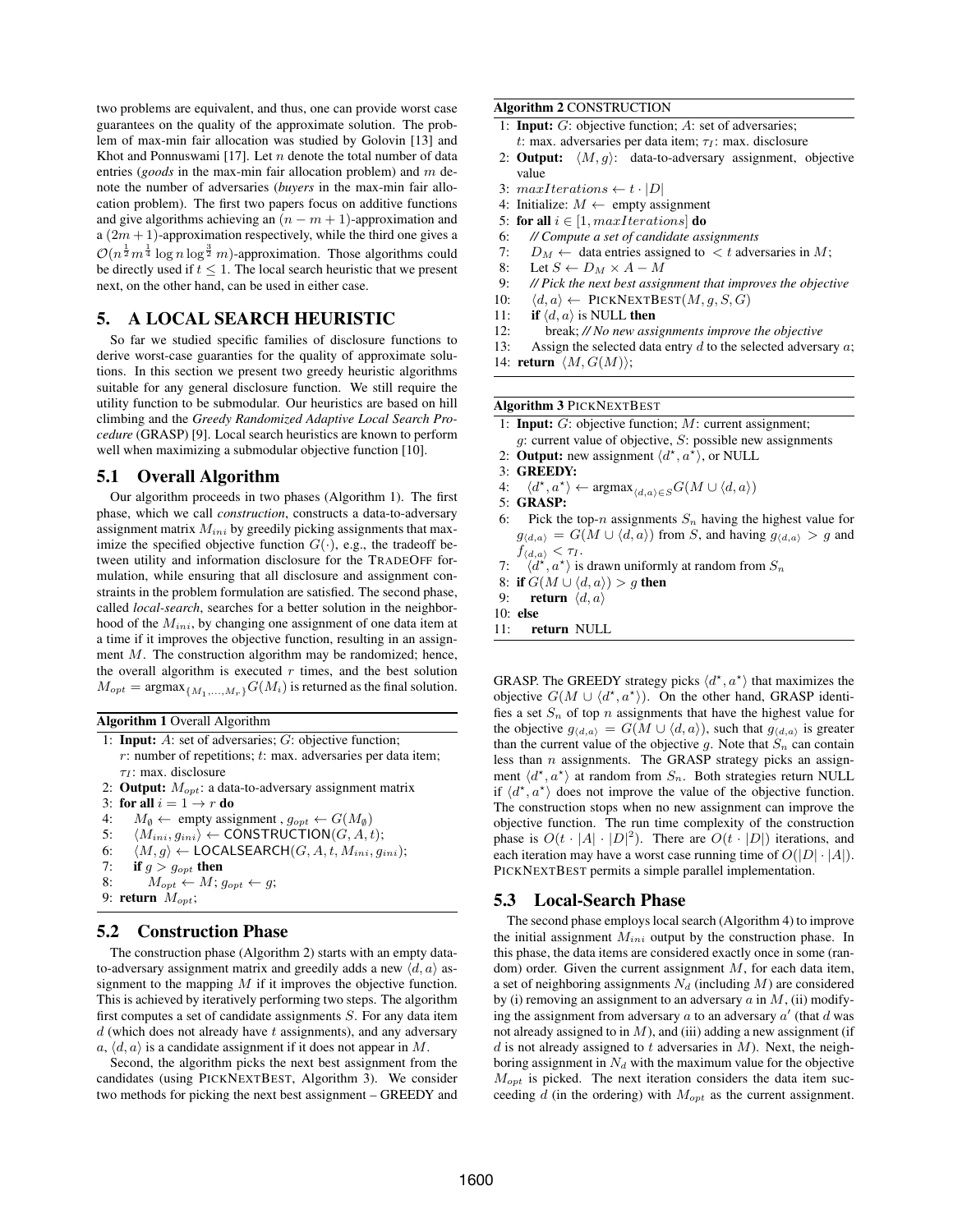#### Algorithm 4 LOCALSEARCH

- 1: Input: *G*: objective function; *A*: set of adversaries; *t*: max. assignments per data item; *M*: current assignment; *g*: current objective value
- 2: **Output:**  $\langle M_{opt}, g_{opt} \rangle$ : the new assignment, the corresponding objective value
- 3: **for all**  $d \in D$  **do**<br>4:  $A_d \leftarrow$  the set of
- $A_d \leftarrow$  the set of adversaries to whom data item *d* is assigned (according to current assignment *M*);
- 5: *// Construct a set of neighboring assignments*
- 6:  $N_d \leftarrow \{M\}.$ <br>7: **if**  $(|A_d| < t)$
- 7: if  $(|A_d| < t)$  then  $N_d \leftarrow N_d \cup \{M \cup \{\langle d, a' \rangle\} | \forall a' \notin A_d\};$
- 8: **for** each adversary  $a \in A_d$  **do**<br>9:  $N_d \leftarrow N_d \cup \{M \{\langle d, a \rangle\}$
- 9:  $N_d \leftarrow N_d \cup \{M \{\langle d, a \rangle\}\}$ <br>10:  $N_d \leftarrow N_d \cup \{M \{\langle d, a \rangle\}\}$
- 10:  $N_d \leftarrow N_d \cup \{M \{\langle d, a \rangle\} \cup \{\langle d, a' \rangle\} | \forall a' \notin A_d\};$
- 11: *// Pick the neighboring assignment with maximum objective* 12: *// such that the upper disclosure is satisfied*
- 
- 13:  $M_{opt} \leftarrow \operatorname{argmax}_{M' \in N_d} G(M')$ 14:  $M \leftarrow M_{opt}$
- 15: **return**  $\langle M_{opt}, G(M_{opt}) \rangle$ ;

We found that making a second pass of the dataset in the local search phase does not improve the value of the objective function. The run time complexity of the local-search phase is  $O(t \cdot |A| \cdot |D|)$ .

## 5.4 Extensions

The construction phase (Algorithm 2) runs in quadratic time in the size of *D*. This is because in each iteration, the PICKNEXTBEST subroutine computes a *global* maximum assignment across all dataadversary pairs. While this approach makes the algorithm more effective in avoiding local minima it reduces its scalability due to its quadratic cost. The quadratic complexity of the algorithm can be limiting when partitioning large datasets.

To improve scalability, we propose using a *local* myopic approach during construction. Instead of considering all possible (data,adversary) pairs when constructing the list of candidate assignments (see Ln. 8 in Algorithm 2), one can consider a single data entry *d* and populate the set of candidate assignments *S* using only (data,adversary) pairs that contain *d*. We fix a total ordering of the data entries  $O$ , and perform  $t$  iterations of the following:

- *•* Consider the next data item *d* in *O*. Let *M* be the current assignment.
- Construct *S* as  $({d} \times A) M$ .
- *•* Pick the next best assignment in *S* that improves the objective function using Algorithm 3 (GREEDY or GRASP).
- *•* Update the current assignment *M*, and proceed with the next data entry in *O*.

We compare the performance of the two versions of the proposed algorithmic framework in Section 6. The run time complexity of the myopic-construction phase is  $O(t \cdot |A| \cdot |D|)$ .

#### 5.5 Discussion

The correctness of the algorithms stems directly from the fact that both construction and local search ensure that each data item is assigned to no more that *t* adversaries, and that the upper bound on disclosure is satisfied. The algorithms are generic enough to handle arbitrary utility and disclosure functions, as well as, constraints on cost. As mentioned before we focus on the problem formulations presented in Section 3 for clarity.

## 6. EXPERIMENTS

In this section we present an empirical evaluation of SPARSI. The main questions we seek to address are: (1) how the two versions of the privacy-aware partitioning problem – TRADEOFF and DISCBUDGET– compare with each other, and how well they exploit the presence of multiple adversaries with respect to disclosure and utility, (2) how the different algorithms perform in optimizing the overall utility and disclosure, and (3) how practical SPARSI is for distributing real-world datasets across multiple adversaries.

We empirically study these questions using both real and synthetic datasets. First we discuss the experimental methodology, and then we describe the data and results that demonstrate the effectiveness of our framework on partitioning sensitive data. The evaluation is performed on an Intel(R) Core(TM) i7 3.7 GHz/64bit/32GB machine. SPARSI is implemented in MATLAB, using MOSEK, a commercial optimization toolbox. The local-search procedures used for the real-world data experiments are implemented in Java.

Algorithms: We evaluate the following algorithms:

- *•* RAND+: Each data entry is assigned to exactly *t* adversaries. The probability of assigning a data entry to an adversary is proportional to the corresponding utility weight *wda*. We run the random partitioning a 100 times, and select the data-toadversary assignment that maximizes the objective function. Random has been shown to be a highly effective heuristic for extensions of the max-cut problem [12], and is thus a natural heuristic to solve this problem.
- *•* LP: We solve the LP relaxation of the optimization problems for step (Section 4.1) and linear (Section 4.2) disclosure functions. We generate an integral solution from the resulting fractional solution using naive randomized rounding (see Section 4.1), where the constraints are satisfied in expectation. Moreover, we perform a second pass over the derived integral solution to guarantee that the cardinality constrains are satisfied. This is a naive, yet effective, rounding scheme because the fractional solutions we get are close to the integral ones. More sophisticated rounding techniques can be used [6]. We run the rounding 100 times and select the data-to-adversary assignment with maximum value of objective.
- *•* ILP: We solve the exact ILP algorithm for step and linear disclosure functions.
- *•* GREEDY: Algorithm 1 with GREEDY strategy for picking a candidate
- *•* GRASP: Algorithm 1 with GRASP strategy for picking the candidate assignments using  $n = 5$  and  $r = 10$ .
- *•* GREEDYL: Local myopic variant of Algorithm 1 (see Section 5.4 with GREEDY strategy for picking a candidate).
- *•* GRASPL: Local myopic variant of Algorithm 1 (see Section 5.4 with GRASP strategy for picking candidates) using  $n = 3$  and  $r = 10$ .

Evaluation: We use the following metrics for evaluation: (1) the total utility *u* corresponding to the final assignment, (2) the information disclosure *f* for the final assignment and (3) the tradeoff between utility and disclosure, given by  $u + \lambda(\tau_I - f)$ . While utility and disclosure take values in [0*,* 1], the tradeoff can be greater than 1. We evaluate the different algorithms using different step and linear information disclosure functions for TRADEOFF.

For all experiments we set  $\lambda = 1$  and assume an additive utility function of the form  $u_a(S_a) = \frac{\sum_{d \in D} w_{da} x_{da}}{\sum_{d \in D} \sum_{\text{top}-(A) \in A} w_{da}}$ , where  $x_{da}$  is an indicator variable that takes value 1 when data entry  $d$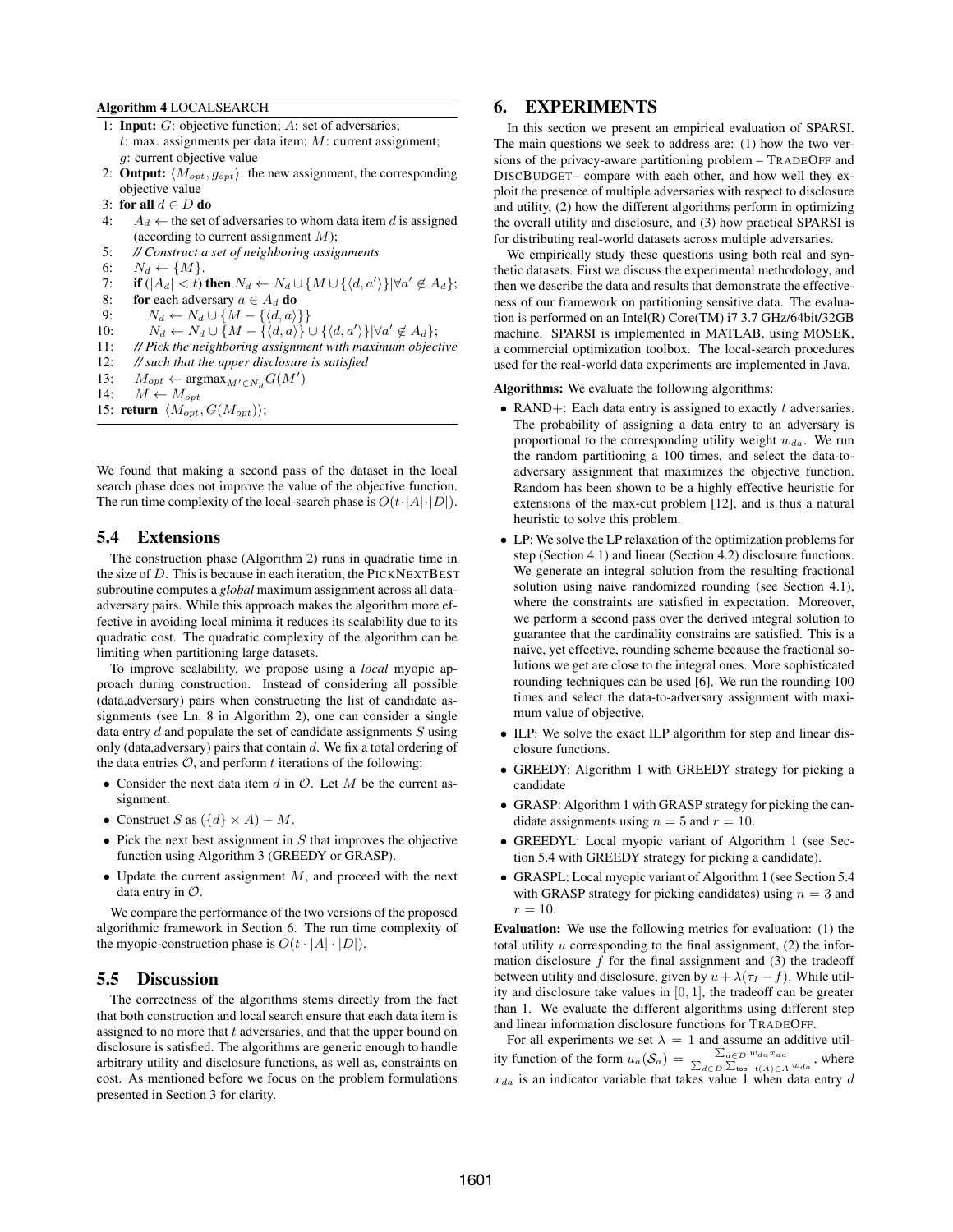is revealed to adversary  $a$  and 0 otherwise, and top  $-t(A)$  returns the top *t* adversaries with respect to weights *wda*. Observe that the normalization used corresponds to the maximum total utility a valid data-to-adversary assignment may have, when ignoring disclosure. Using this value ensures that the total utility and the quantity  $\tau_I - f$ have the same scale [0*,* 1]. For convenience we fixed the upper information disclosure to  $\tau_I = 0$ . Finally, for  $RAND+$  we perform 10 runs and report the average, while for LP we perform the rounding procedure 10 times and report the average. The corresponding standard errors are shown as error bars in the plots below.

### 6.1 Real Data Experiments

First we examine how SPARSI can be applied to real world domains. We consider a social networking scenario as discussed in Example 1. We desire to distribute the check-in information to advertisers, while minimizing the information we disclose for the structure of the network. We use the *Brighkite* dataset published by Cho et al. [4]. This dataset was extracted from Brightkite, a former location-based social networking service provider where users shared their locations by checking-in.

Each check-in entry contains information about the id of the user, the timestamp and location of the check-in. In addition the dataset contains the friendship network of users. The original dataset contains 4*.*5 million check-ins, 58*,* 228 users and 214*,* 078 edges. We run experiments both on the full dataset and on a sample, denoted as BK-full and BK-sample respectively. For BK-sample we subsample the dataset and extract 365*,* 907 check-ins. The corresponding friendship network contains 3*,* 266 nodes and 2*,* 935 edges.

Utility Weights: We start by modeling the utility. Recall that each check-in contains information about location. We assume a total number of *k* advertisers, and that each adversary is interested in check-in entries that occurred in a certain geographical area. Given an adversary  $a \in A$ , we draw  $w_{da}$  from a uniform distribution  $U(0.8, 1)$  for all entries  $d \in D$  that satisfy the location criteria of the adversary, and we set  $w_{da} = 0.1$  otherwise. We simulate this process by performing a random partitioning of the location ids across adversaries. We assume an additive utility function.

Sensitive Properties and Information Disclosure: The sensitive property, here, is the structure of the social network. We want to minimize the information leaked about the existence of any friendship link among users. Each friendship link can be associated with a sensitive property. Now, we examine how check-in entries leak information about the presence of a friendship link. Cho et al. [4] proved that there is a strong correlation between the trajectory cosine similarity and the existence of a friendship link for two users. Because of this strong correlation we assume that the information leakage for a sensitive property, i.e., the link between a pair of users, is equal to the trajectory similarity.

Let  $D_a \subset D$  be the check-in data published to adversary  $a \in A$ , and *U* denote the set of users referenced in *Da*. Given a sensitive property  $p = e(u_i, u_j)$ ,  $u_i, u_j \in U, i \neq j$  we have that the information disclosure for *p* is:

$$
f(D_a)[p] = \text{CosineSimilarity}(D_a(u_i), D_a(u_j)) \tag{13}
$$

where  $D_a(u_i)$  and  $D_a(u_j)$  denote the set of check-in data for users  $u_i$  and  $u_j$  respectively. We aggregate the given check-ins based on their unique pairs of users and locations. We extract 15*,* 661 and 98*,* 058 data entries for the subsampled and entire dataset respectively. The entries contain the user id, the location and the number of times that user visited that particular location. Cosine similarity is computed over these counts.

Results: We aim to minimize the information leaked about all edges in the entire network. We consider the average case informa-

| <b>GREEDYL, GRASPL, GREEDY and GRASP for BK-sample.</b> |                         |       |       |                  |       |              |  |  |  |
|---------------------------------------------------------|-------------------------|-------|-------|------------------|-------|--------------|--|--|--|
| Alg.                                                    | Metric                  | $k=2$ | $k=3$ | $k=5$            | $k=7$ | $k=10$       |  |  |  |
| <b>GREEDYL</b>                                          | runtime (sec.)          | 87.6  | 82.8  | 100              | 42    | 14.5         |  |  |  |
|                                                         | unpub. data $(\%)$      |       |       |                  |       | $\mathbf{0}$ |  |  |  |
| <b>GRASPL</b>                                           | runtime $(\sec.)$       | 307   | 301   | 280              | 145   | 41.5         |  |  |  |
|                                                         | unpub. data $(\%)$      |       |       |                  |       | $\mathbf{0}$ |  |  |  |
| <b>GREEDY</b>                                           | runtime (sec.)          | 2761  | 3095  | $\frac{1}{3726}$ | 4323  | 4665         |  |  |  |
|                                                         | unpub. data $(\%)$      | 6.4   | 0.4   |                  |       |              |  |  |  |
| <b>GRASP</b>                                            | runtime (sec.)          | 8181  | 10095 | 12495            | 14588 | 18296        |  |  |  |
|                                                         | unnub dota $(0\lambda)$ | 65    | 0 K   |                  |       |              |  |  |  |

Table 1: Runtime and percentage of unpublished data for

unpub. data  $(\%)$  6.5 0.6 0 0 0 tion disclosure, and we solve the corresponding TRADEOFF problem with  $\tau_I = 0.5$  and  $t = 2$ . Due to cosine similarity we are limited to using RAND+ and the local-search heuristics. We run

experiments for  $|A| \in \{2, 3, 5, 7, 10\}$ . First we consider BK-sample. We evaluate the performance of RAND+, GREEDYL, GRASPL, GREEDY and GRASP. The corresponding utility and disclosure are shown in Figure 2. GRASP and GREEDY outperform RAND+ for all adversaries, since they return solutions with utility close to one and almost zero disclosure. Only for  $k = 2$ , RAND+ returns a solution with higher utility but the corresponding *average* disclosure is above 0.6. Recall that we compute the average over multiple runs of RAND+, where we consider the best solution reported over multiple executions.

Next we focus on the myopic versions of the proposed localsearch procedure, i.e., GREEDYL and GRASPL. When the number of adversaries is small the corresponding utility is significantly lower than the one returned by RAND+, GREEDY and GRASP. This is expected since both algorithms give particular emphasis to minimizing information disclosure due to the tradeoff formulation of the optimization objective. As the number of adversaries increases, both algorithms can exploit the structure of the problem better, and offer solutions with higher utility values than RAND+ and comparable values to GREEDY and GRASP. Notice, that the disclosure is again close to zero.

For completeness we report the runtime and percentage of nonpublished data entries (i.e., number of data entries not published divided by the total number of data entries in the dataset) for the different local-search algorithms. The results are shown in Table 1. GREEDYL and GRASPL are significantly faster than GREEDY and GRASP. This is expected due to their linear complexity, versus the quadratic complexity of GREEDY and GRASP. We observe that when the number of adversaries is small, GREEDY and GRASP do not publish all the data. Nevertheless, the percentage of non-published entries is significantly small. Their myopic alternatives, i.e., GRASPL and GREEDYL, publish everything but that leads to higher disclosure and lower utility for small number of adversaries. We see that the myopic versions of the proposed localsearch procedures are more time efficient and return solutions of comparable quality with the corresponding global versions.

Due to their quadratic complexity GREEDY and GRASP are not efficient for large datasets like BK-full. However, their myopic variations, GREEDYL and GRASPL (see Section 5.4) are very efficient due to their linear complexity. Due to this, we only evaluate the performance of RAND+, GRASPL and GREEDYL on BK-full. Again, we consider the TRADEOFF version of the problem with  $\tau_I = 0.5$  and  $t = 2$ . The corresponding utility and disclosure are shown in Figure 3. We observe similar performance for the localsearch procedures. The runtime for GREEDYL ranges from 1017 to 4459 sec., while for GRASPL it ranges from 3683 to 13175 sec. Finally, we report the objective value (i.e.,  $u + (\tau_I - f)$ ) for the solutions after running the construction phase only and after running both the construction and local-search phase. The corresponding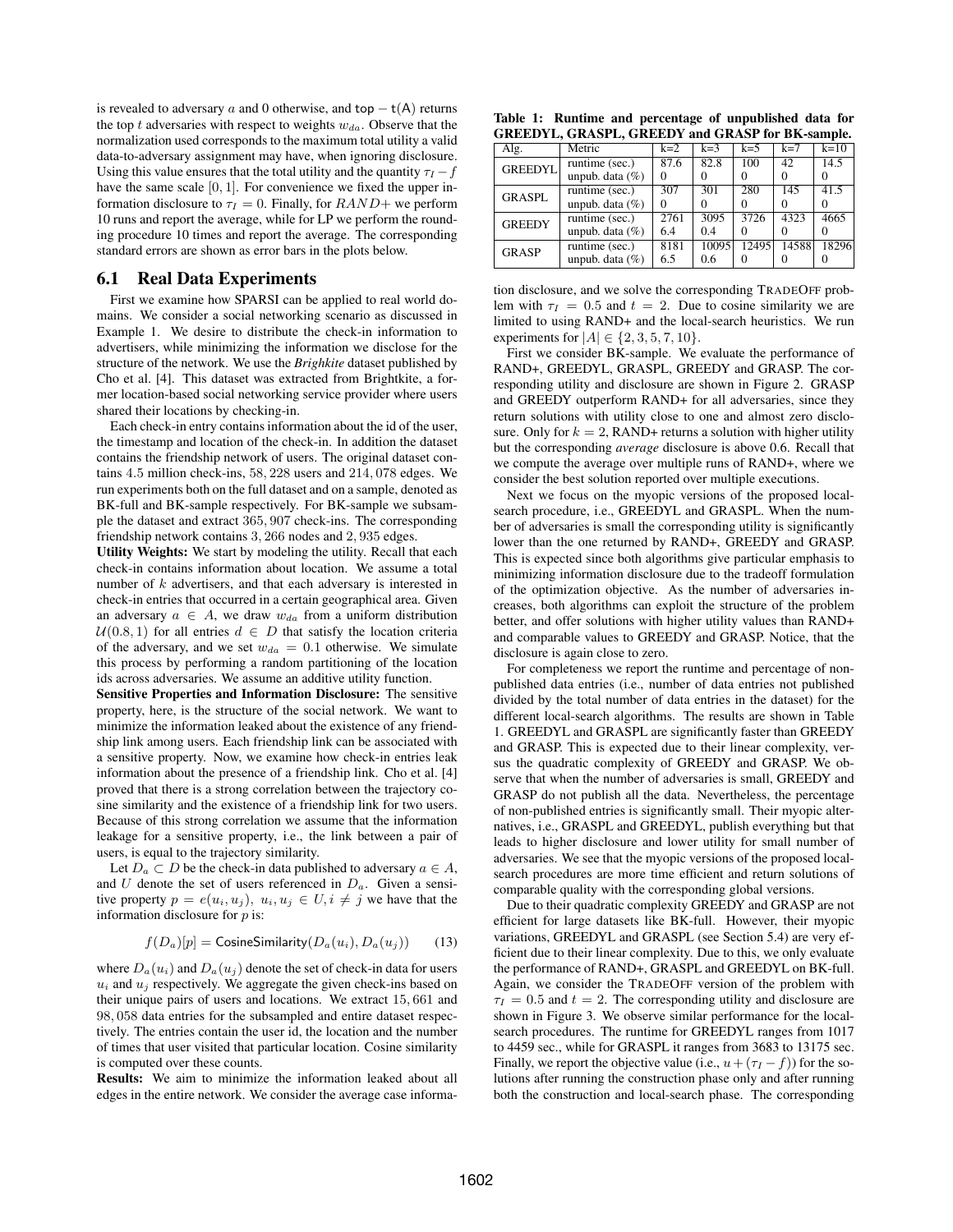

Figure 2: Utility and disclosure for BK-sample. The proposed local-search algorithms clearly outperform RAND+.

Table 2: Objective value for construction only versus construction with localsearch for GREEDYL and GRASPL. The results correspond to BK-full.

| Objective Value |                                |       |       |       |               |        |  |  |  |
|-----------------|--------------------------------|-------|-------|-------|---------------|--------|--|--|--|
| Alg.            | Metric                         | $k=2$ | $k=3$ | $k=5$ | $k=7$         | $k=10$ |  |  |  |
| <b>GREEDYL</b>  | cstr.                          | 1.276 | 1.067 |       | $0.878$ 0.823 | 0.829  |  |  |  |
|                 | cstr.+ loc. srch               | 1.276 | 1.068 | 0.886 | 0.895         | 0.829  |  |  |  |
| <b>GRASPL</b>   | estr.                          | 1.066 | 0.885 | 0.733 | 0.691         | 0.743  |  |  |  |
|                 | $\text{cstr.}+\text{loc.srch}$ | 1.066 | 0.886 | 0.734 | 0.785         | 0.743  |  |  |  |

results are shown in Table 2. We observe that in some cases (i.e., for  $k = 5$  and  $k = 7$ ) there is an improvement in the quality of the solution. For example for  $k = 7$  we see 8% and 13% improvement for GREEDYL and GRASPL respectively. Similar results were observed for BK-sample and synthetic data but are not reported due to space limitations.

### 6.2 Synthetic Data Experiments

Next, we use synthetically generated data to understand the properties of different disclosure functions and the performance of the proposed algorithms better. There are two data-related components in our framework: (1) a hypergraph that describes the interactions between data entries and sensitive properties (see Section 2.1), (2) a set of weights *wda* representing the utility received when data entry  $d \in D$  is published to adversary  $a \in A$ . The synthetic data are generated as follows. First, we set the total number of data entries  $|D| \in \{50, 100, 200, 300, 500\}$ , the total number of sensitive properties  $|P| \in \{5, 10, 50, 100\}$ , and the total number of adversaries  $|A| \in \{2, 3, 5, 7, 10\}.$ 

For simplicity we consider an additive utility function as shown in Equation (4). Despite being a simple modeling choice, this utility function clearly illustrates the efficiency of the proposed techniques. Next, we describe the scheme we used to generate the utility weights *wda*. There are two particular properties that need to be satisfied by such a scheme. The first one is that assigning any entry to an adversary should induce some minimum utility, since it allows us to fulfil the task under consideration (see Example 2). The second one is that there are cases where certain data items should induce higher utilities when assigned to specific adversaries, e.g., some workers may have better accuracy than others in crowdsourcing, or some advertisers may pay more for certain types of data.

The utility weights need to satisfy the aforementioned properties. To achieve this, we first choose a minimum utility value *u*min from a uniform distribution  $U(0, 0.1)$ . Then, we iterate over all possible data-to-adversary assignments and set the corresponding weight  $w_{da}$  to a value drawn from a uniform distribution  $U(0.8, 1)$ with probability  $p_u$ , or to  $u_{\min}$  with probability  $1 - p_u$ . For our experiments we set the probability  $p_u$  to 0.4. Notice that both properties are satisfied. Finally, weights are scaled down by dividing them by the number of adversaries *|A|*.



Figure 3: Utility and disclosure for BK-full. The proposed local-search algorithms clearly outperform RAND+.

Next, we describe how we generate a random hypergraph  $H =$  $(X, E)$ , with  $|X| = |D|$  and  $|E| = |P|$ , describing the interaction between data entries and sensitive properties. To create *H* we simply generate an equivalent bipartite dependency graph *G* (see Section 2.1) and convert that to the equivalent dependecy hypergraph. We iterate over the possible data to sensitive property pairs and insert the corresponding edge to  $G$  with probability  $p_f$ . For our experiments we set  $p_f$  to 0.3.

We examine the behavior of the proposed algorithms under several scenarios, varying the properties of the dataset, the number of adversaries and the family of disclosure functions considered. Step Functions: First, we consider step functions. Under this fam-

ily of disclosure functions, both DISCBUDGET and TRADEOFF correspond to the same optimization problem (see Section 4.1). Assuming feasibility of the optimization problem, information disclosure will always be zero. Thus, considering the total utility alone is sufficient for comparing the different algorithms.

First, we fix the number of data entries in the dataset to be  $|D|$  = 500 and consider values of *|P|* in *{*5*,* 10*,* 50*,* 100*}*. Figure 4 shows the utility derived by the data-to-adversary assignment corresponding to different algorithms for  $|P| = 50$ . As depicted, all algorithms that exploit the structure of the dependency graph (i.e., LP, GREEDY, GREEDYL, GRASP and GRASPL) outperform RAND+. In most cases, LP, GREEDYL, GREEDY and GRASP were able to find the optimal solution that the ILP reported.

GRASPL finds solutions with non-optimal utilities, that are still better than RAND+. Comparing GRASP and GRASPL, we conjecture that while randomization is helpful in the case of non-myopic local-search it leads to worse solutions (with respect to utility) when keeping a myopic view on the optimization objective. The reported numbers correspond to no information disclosure, while missing values correspond to full disclosure of at least one sensitive property. For instance, the LP failed to find a valid solution for  $k = 2$ . Similar results were observed for different values of *|D|* and *|P|*.



Figure 4: Utility for step disclosure functions. Reported numbers correspond to no information disclosure; missing values to full disclosure.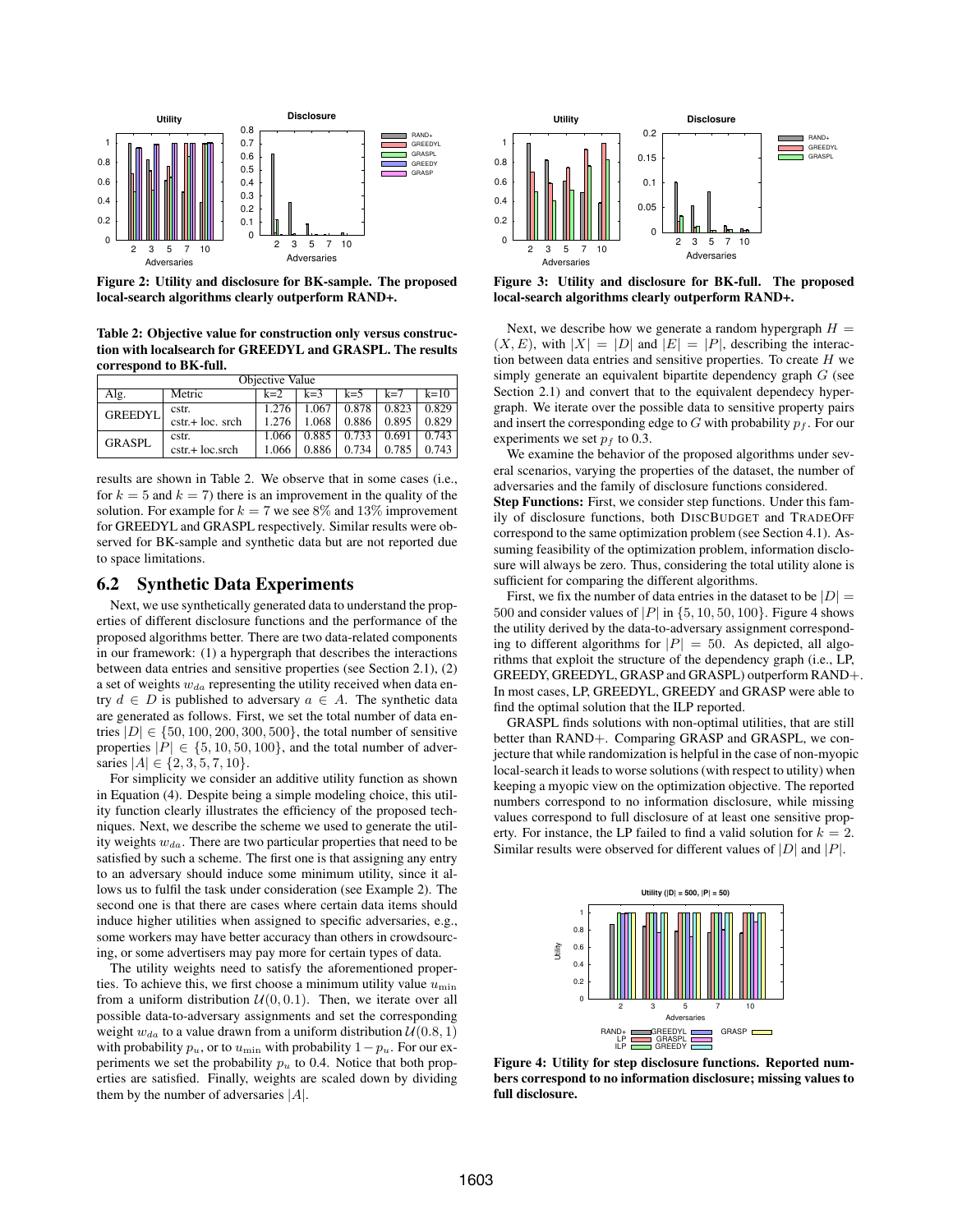All local-search algorithms explicitly satisfy the upper disclosure constraint. To enforce this, the algorithm may avoid publishing some data. In our experiments, however, all algorithms assign all data items to at least one adversary. The experiments above show that GREEDYL, GREEDY and GRASP are viable alternatives for the case of step functions.

Linear Functions: Figure 5 compares the optimal ILP solution to DISCBUDGET and TRADEOFF on a synthetic instance of the problem by setting  $|D| = 50$  and  $|P| = 10$ , and we run ILP for  $|A| = \{2, 3, 5, 7, 10\}$ , setting the maximum allowed disclosure to  $\tau_I = 0.9$  and  $t = 2$ . We consider both worst and average disclosure. For both versions of the optimization problem the disclosure is decreasing as the number of adversaries increases. However, TRADEOFF exploits the presence of multiple adversaries better, to reduce disclosure while maintaining high utility.

Subsequently, we evaluate RAND+, LP, GREEDYL, GRASPL, GREEDY and GRASP on TRADEOFF with  $\tau_I = 0.6$ . We do not report any results for the ILP since for  $|D| > 50$ , it was not able to terminate in reasonable time. First, we fix the number of properties to  $|P| = 50$  and consider instances with  $|D| = 0$ *{*100*,* 200*,* 300*,* 500*}*, and consider worst case disclosure. The performance of the algorithms for worst case disclosure and  $|D|$  = 500 is shown in Figure 6. As shown, LP, GREEDY and GRASP outperform RAND+ both in terms of utility and disclosure. RAND+ performs poorly as it returns solutions with higher disclosure but lower utility than the LP. Furthermore, we see that the performance gap between the local-search algorithms and RAND+ keeps increasing as the number of adversaries increases. This is expected as the proposed heuristics consider the structure of the underlying dependency graph, and can exploit the presence of multiple adversaries to achieve higher utility and lower disclosure.

We see that solutions derived using the LP approximation have maximum utility, while solutions derived using the proposed localsearch algorithms have minimal disclosure. As presented in Figure 6 using the myopic construction returns solutions with low utility. This is expected since the algorithm does not maintain a global view of the data-to-adversary assignment. Observe that randomization improves the quality of the solution with respect to utility, when the global-view construction is used (see GREEDY and GRASP). Again, like in Section 6.1, when the myopic construction is used, randomization gives solutions of lower quality.

The worst disclosure is an indicator of the overall performance of the proposed algorithms. However, it does not provide us with detailed feedback about the information disclosure across all properties for the different algorithms. To understand this better, we measure the total number of properties that exceed a particular disclosure level. We present the corresponding plots for  $|D| = 500$ ,  $|P| = 50$ ,  $k = 2$  and  $k = 7$  in Figure 7. As shown, the proposed



Figure 5: The (a) utility and (b) disclosure when solving DIS-CBUDGET and TRADEOFF optimally. TRADEOFF reduces disclosure more effectively while maintaining high utility.

search-algorithms can exploit the presence of multiple adversaries effectively to minimize disclosure. Comparing Figures 7(a) and 7(b) we observe that the number of properties for which disclosure exceeds a particular threshold reaches zero for a significantly smaller thresholds for  $k = 7$ .

Figure 8 illustrates the percentage of unpublished data items for  $|D| = 500$ ,  $|P| = 100$ , with  $\tau_I$  taking values in  $\{0.2, 0.4, 0.6, 0.8\}$ , and considering 2 adversaries. We observe that LP, GREEDYL, and GRASPL retain the same level of unpublished items for different disclosure thresholds, while GRASP and GREEDY are able to find solutions where all data points are published to the adversaries, as the disclosure threshold increases. For *k >* 2 the number of unpublished data items for all algorithms drops to zero.



Figure 7: Properties exceeding a particular disclosure level for  $|D| = 500$  and  $|P| = 50$ .



Figure 8: Unpublished data items for different disclosure levels.

#### 7. RELATED WORK

There has been much work on the problem of publishing sensitive datasets [3, 8]. Information disclosure is characterized by a privacy definition, expressed either as syntactic constraints on the output dataset (e.g.,  $k$ -anonymity [25] or  $\ell$ -diversity [22]), or as constraints on the publishing algorithm (e.g.,  $\epsilon$ -differential privacy [8]). Each privacy definition is associated with a privacy level (*k*,  $\ell$ ,  $\epsilon$ , etc.) that represents a bound on the information disclosure. Typical algorithmic techniques for data publishing, which include generalization, or coarsening of values, suppression, output perturbation, and sampling, attempt to maximize the utility of the published data given some level of privacy (i.e., a bound on the disclosure). Krause et al. [18] consider the trade-off between utility and disclosure, considering general submodular utility and supermodular disclosure functions. They formulate a submodular optimization problem, and present efficient algorithm for solving it. However, all the above techniques assume publishing data to a single adversary. Even under the presence of multiple parties, prior work makes a worst-case assumption of arbitrary collusion. In this paper, we formulate the novel problem of multiple non-colluding adversaries, and develop near-optimal algorithms for trading-off utility for information disclosure in this setting.